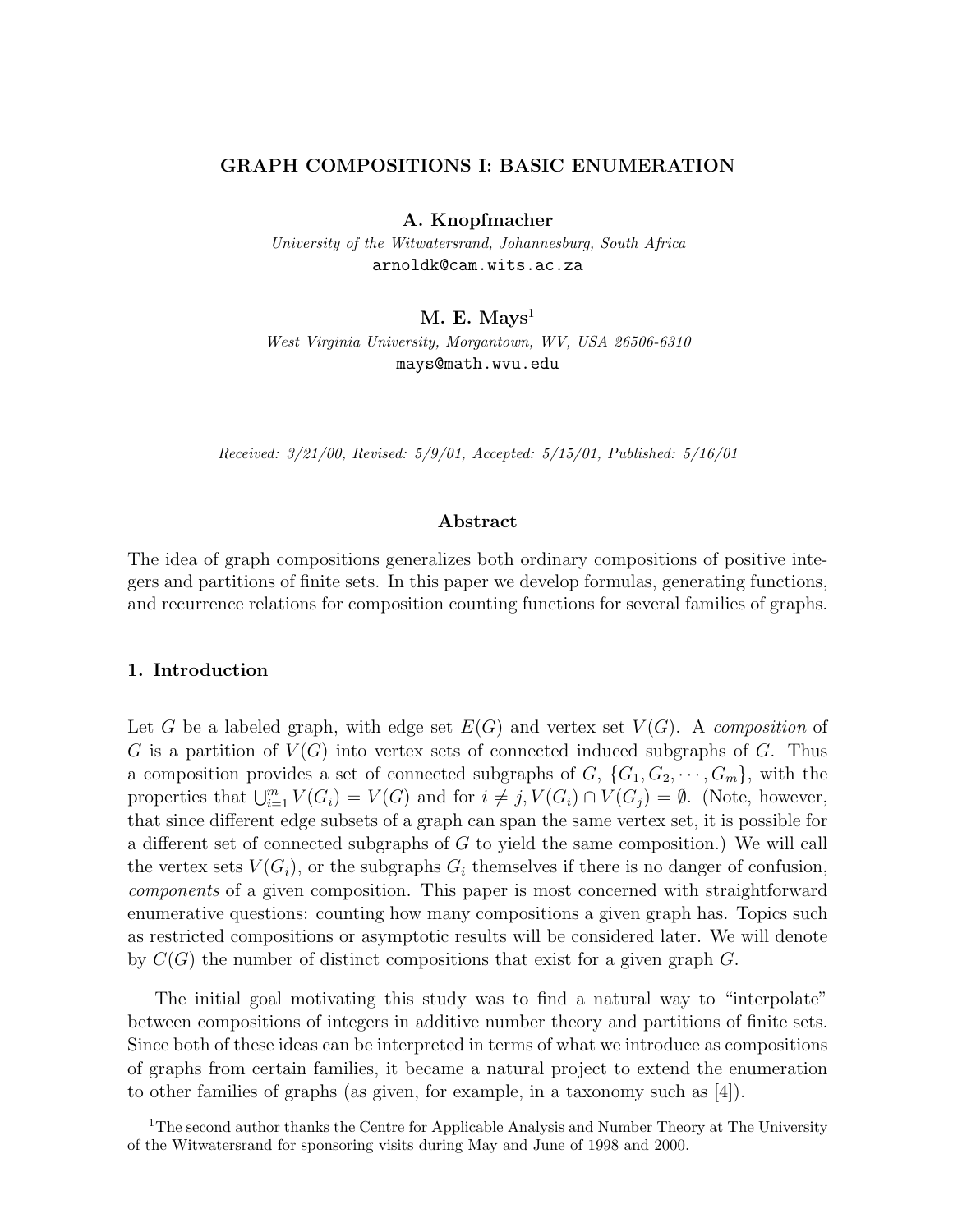For example, the complete bipartite graph  $K_{2,3}$  has exactly 34 compositions, which are illustrated below. The significance of the edges shown is to indicate the connected components: it is possible that other choices of edges could yield the same connected components, and hence the same composition. In fact, since there are 64 subsets of the set of six edges of  $K_{2,3}$ , this overlap must occur.



Theorem 1 below is a well known result that motivates this choice of terminology, and Theorem 2 relates the idea to another familiar combinatorial setting.

Let  $G = P_n$ , the path with *n* vertices. Then any connected subgraph of G is also a path, and the components of a composition consist of paths of cardinality  $|G_i| = a_i$  so that  $\sum_{i=1}^{m} a_i = n$ . Thus the path lengths provide a composition of the positive integer n (a representation of  $n$  as an ordered sum of positive integers), and any composition of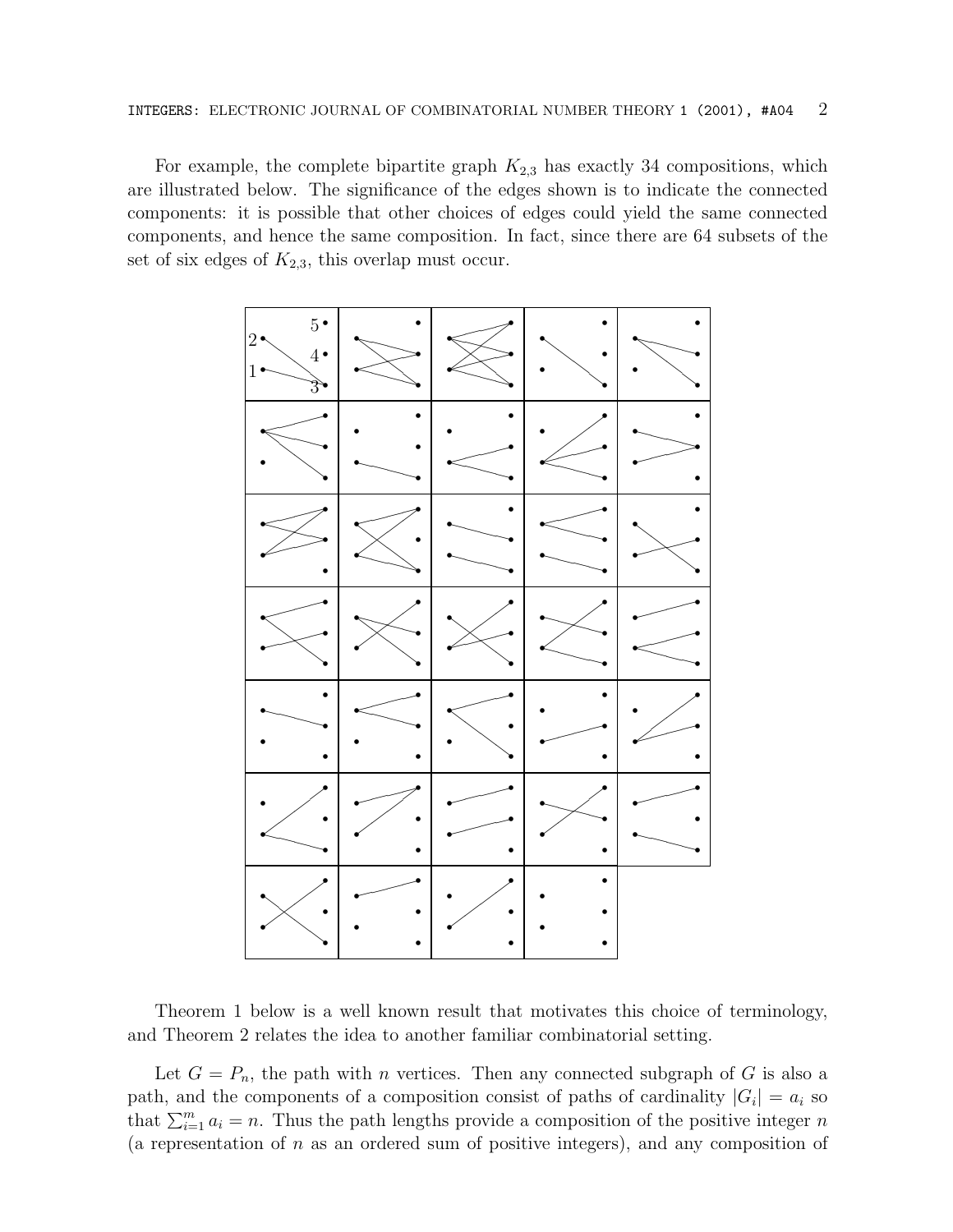n determines "cut points" to provide a composition of the graph  $P_n$ . The well known counting function for integer compositions applies to give the first result.

**Theorem 1**  $C(P_n)=2^{n-1}$ .

We will define  $C(P_0)$  to be 1 in order to make a formula in Theorem 8 below more palatable.

Now we consider another case, a family of graphs with many edges. Let  $G = K_n$ , the complete graph on *n* vertices. Then any subset of  $V(G)$  can serve as the vertex set of a subgraph of  $G$ , and the number of compositions of  $G$  is the number of partitions of a set with n elements into nonempty subsets. The number of partitions of a set of n elements is given by the Bell number  $B(n)$ . The sequence of Bell numbers begins 1, 2, 5, 15, 52,  $\cdots$ , and has generating function  $e^{e^x-1}$ . This well known sequence has an extensive bibliography compiled by Gould [3].

**Theorem 2**  $C(K_n) = B(n)$ .

These two results are extreme cases: no connected graph  $G$  with  $n$  vertices can have fewer than  $C(P_n)$  compositions, nor more than  $C(K_n)$ . Thus for  ${F_n}_{n>1}$  a family of connected graphs such that  $|V(F_n)| = n$ , the values  $C(F_n)$  satisfy  $2^{n-1} \leq C(F_n) \leq B(n)$ . We allow graphs to be disconnected, and the extreme case would be the graph with no edges, and  $n$  isolated vertices. By our definition this graph has exactly one composition.

# **2. General observations**

In general, one might expect that for graphs with a given number of vertices, the more edges, the more compositions. This is not always true, and certainly more information is needed than  $|V(G)|$  and  $|E(G)|$  to determine  $C(G)$ . The example below shows two graphs  $G_1$  and  $G_2$  with 4 vertices and 4 edges, but  $C(G_1) = 10 \neq 12 = C(G_2)$ .

$$
\begin{array}{c}\nG_1 \,\, & G_2 \,\, \Box\n\end{array}
$$

**Theorem 3** If  $G = G_1 \cup G_2$  and there are no edges from vertices in  $G_1$  to vertices in  $G_2$  (i.e. G is disconnected), then  $C(G) = C(G_1) \cdot C(G_2)$ . The same result holds if  $G_1$ and  $G_2$  have exactly one vertex in common.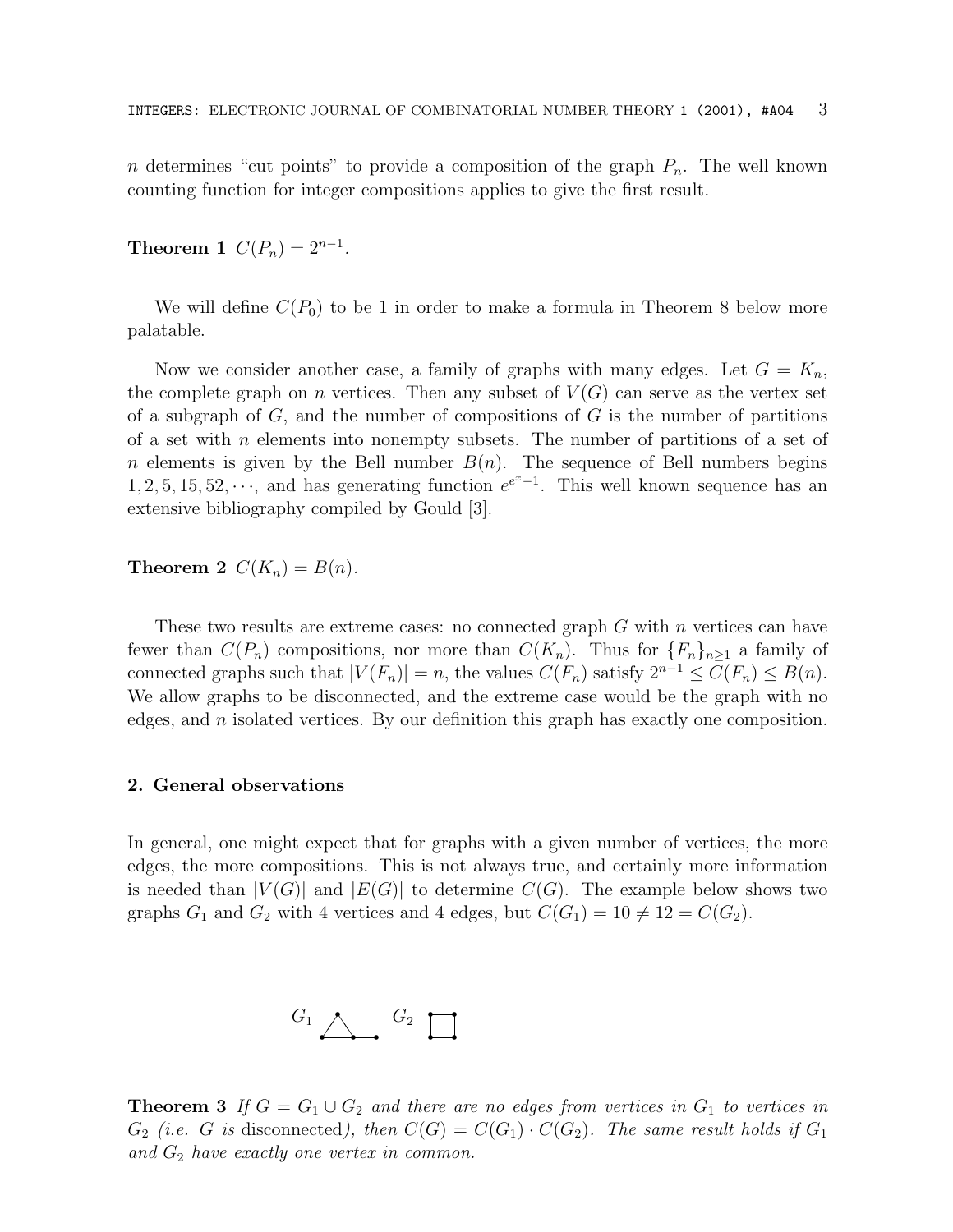*Proof.* This is a consequence of the Fundamental Principle of Counting. We obtain compositions of G by pairing compositions of  $G_1$  with compositions of  $G_2$  in all possible ways.

We can also give a general result for graphs that are "almost disconnected".

**Theorem 4** If  $G = G_1 \cup G_2$  and there is an edge from one of the vertices of  $G_1$  to one of the vertices of  $G_2$  whose removal disconnects G, then  $C(G)=2 \cdot C(G_1) \cdot C(G_2)$ .

*Proof.* Call the distinguished edge e, between vertices  $v_i$  and  $v_j$ . For any composition of  $G_1$  and any composition of  $G_2$  we can build a composition of G in exactly two ways: either e can be included to combine the component of  $v_i$  in  $G_1$  and the component of  $v_j$ in  $G_2$ , or not. Thus the count provided by Theorem 3 is doubled.

The analysis when G consists of two subgraphs connected by a bridge of  $n > 1$  vertices is more complicated. More information is required about the nature of the components containing the connecting vertices in compositions of the subgraphs. Several special cases are considered in later sections.

**Theorem 5** Let  $T_n$  be any tree with n vertices. Then  $C(T_n)=2^{n-1}$ .

*Proof.* The proof is by induction. When  $n = 1$  the tree is a single vertex, with  $1 = 2^0$ compositions. If the result is true for  $n \leq k$ , we consider  $T_{k+1}$  and remove an edge. This disconnects  $T_{k+1}$ , into two subtrees with l and  $k+1-l$  vertices for some  $l \geq 1$ (if the edge is attached to a leaf, keep the leaf as an isolated vertex). The induction hypothesis applies to each subtree, giving  $2^{l-1}$  and  $2^{k-l}$  compositions. Theorem 4 then gives  $2 \cdot 2^{l-1} \cdot 2^{k-l} = 2^k$  compositions for  $T_{k+1}$ .

The star graph  $S_n$  consists of a distinguished *center* vertex connected to each of  $n-1$ edge vertices.  $S_n$  is an example of a tree, and so  $C(S_n)=2^{n-1}$ .

Deleting one edge from a complete graph has a predictable effect.

**Theorem 6** Let  $K_n^-$  denote the complete graph on n vertices with one edge removed. Then  $C(K_n^-) = B(n) - B(n-2)$ .

*Proof.* The only time that the deleted edge e between  $v_i$  and  $v_j$  affects a composition counted by  $C(K_n)$  is when the component containing  $v_i$  and  $v_j$  consists of exactly those two vertices. Otherwise there is a path between  $v_i$  and  $v_j$  in  $K_n$  bypassing the deleted edge. Hence from the  $B(n)$  compositions counted by  $C(K_n)$  must be deleted exactly those compositions for which one component is  $\{v_i, v_j\}$ . This restriction rules out exactly  $C(K_{n-2}) = B(n-2)$  compositions of  $K_n$ .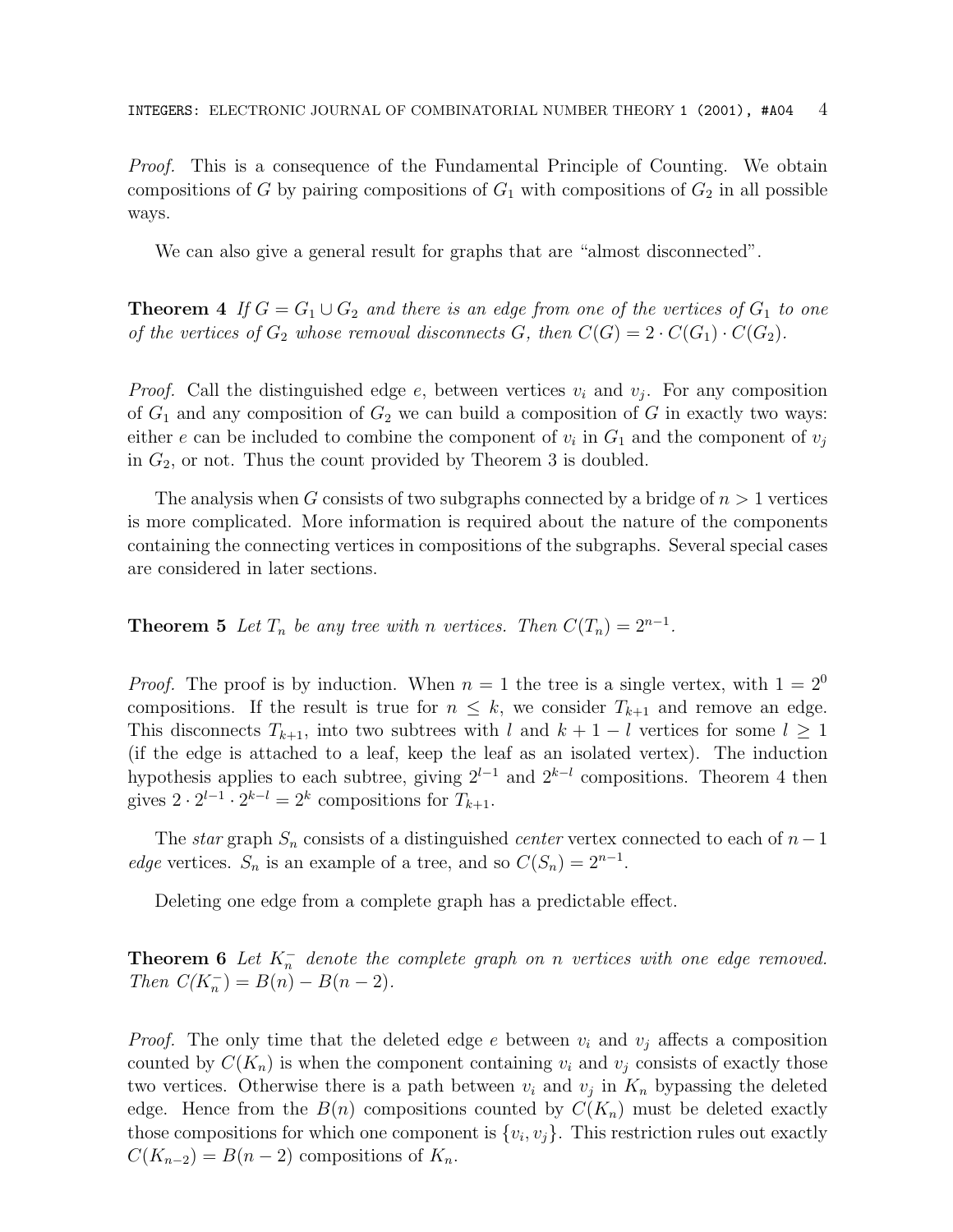On the other hand, deleting more than one edge affects the number of compositions depending on whether the edges deleted are adjacent or not. For example the graph resulting when two adjacent edges are deleted from  $K_5$  has 40 compositions, whereas if two nonadjacent edges are deleted the resulting graph has 43 compositions.

Another basic family of graphs to consider are the cycle graphs  $C_n$ .  $C_n$  is the graph with *n* vertices and *n* edges, with vertex *i* connected to vertices  $i \pm 1 \pmod{n}$ .

# **Theorem 7**  $C(C_n)=2^n - n$ .

*Proof.* Pick any edge of the cycle and delete it. The resulting graph is  $P_n$ , with  $C(P_n)$  =  $2^{n-1}$  by Theorem 1. Any composition of  $P_n$  may be regarded as a composition of  $C_n$ as well. The deleted edge may be reinserted, providing a new composition of  $C_n$  not previously counted, unless the composition of  $P_n$  had been obtained by deleting no edge, or exactly one edge, from  $P_n$ . In these cases, reinserting the original deleted edge results in the same composition of  $C_n$ : the composition consisting of the single component consisting of all *n* vertices. Hence the total count of distinct compositions of  $C_n$  is  $2 \cdot 2^{n-1} - n = 2^n - n$ .

It is sometimes useful to group the compositions of  $C_n$  so that different compositions obtained by rotation may be analysed together. This idea has its origins in the general area of combinatorics on words, where periodicity and cyclic permutations are studied via what are called Lyndon words  $[1], [2]$ . Analogously, we define a Lyndon composition of the positive integer  $n$  to be an aperiodic composition that is lexicographically least among its cyclic permutations. For example, among compositions of 6 using 2 summands of 1 and 2 summands of 2,  $1+2+1+2$  is not a Lyndon composition of 6 because it is periodic, and  $1 + 1 + 2 + 2$  is a Lyndon composition of 6 because it is aperiodic, and in addition by the lexicographic ordering we order the cyclic permutations of the summands as " $1+1+2+2$ "  $\lt$  " $1+2+2+1$ "  $\lt$  " $2+1+1+2$ "  $\lt$  " $2+2+1+1$ ". The number of Lyndon compositions  $L(n)$  of the integer n is given by the formula

$$
L(n) = \frac{1}{n} \sum_{d|n} \mu\left(\frac{n}{d}\right) 2^d. \tag{1}
$$

By (1) we should define  $L(1) = 2$ . Then

$$
C(C_n) = \sum_{d|n} dL(d) - n,
$$

which, together with the inverted version of (1), recovers the formula in Theorem 7. We will have use for the sequence of values of  $L(n)$ :

$$
2, 1, 2, 3, 6, 9, 18, 30, 56, \ldots
$$

The wheel graph  $W_n$  consists of the star graph  $S_n$  with extra edges appended so that there is a cycle through the  $n-1$  outer vertices. Alternately,  $W_n$  is  $C_{n-1}$  with one extra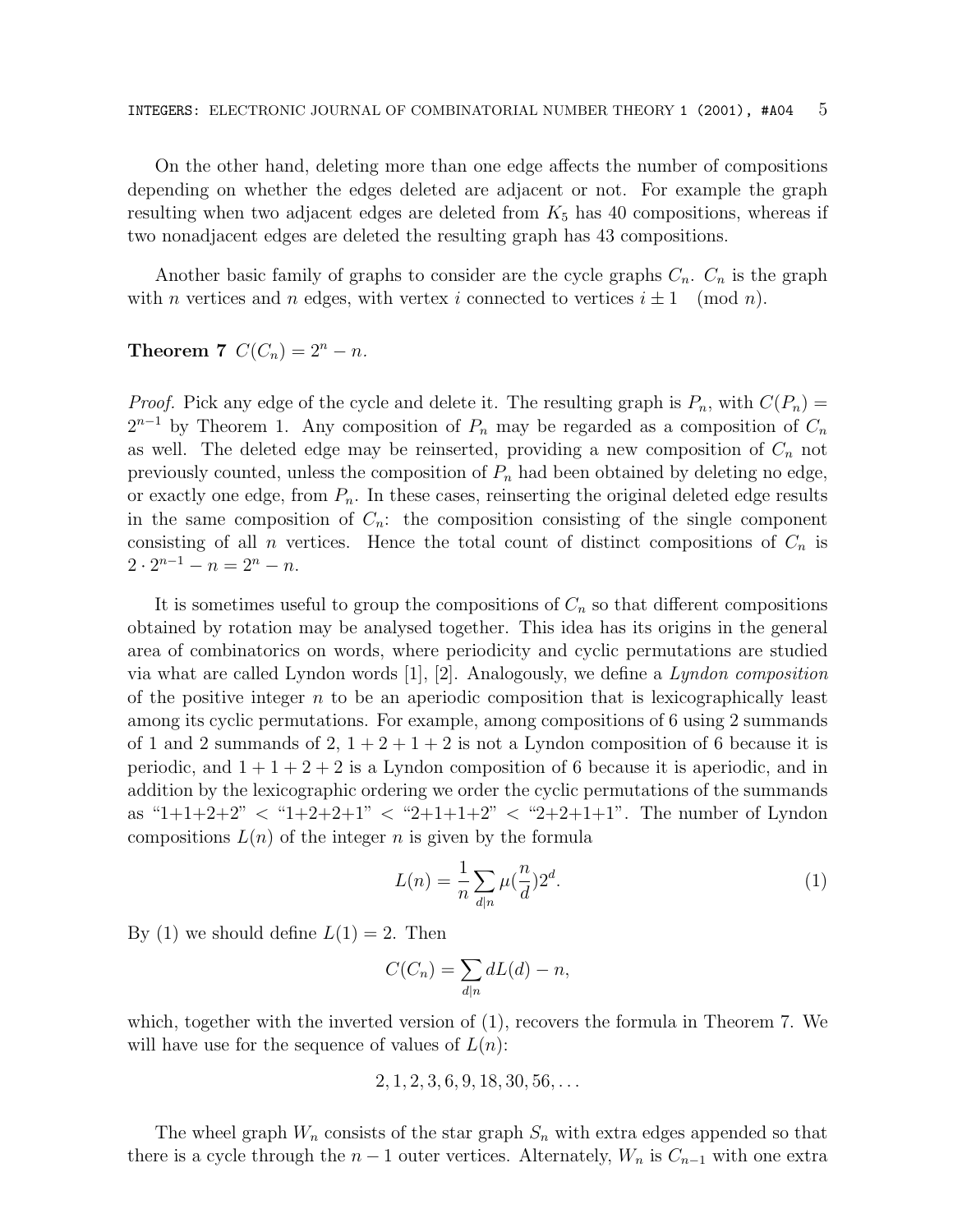"central" vertex appended which is adjacent to each "outer" vertex in the cycle. We will take  $W_1$  to be an isolated single vertex,  $W_2$  to be  $P_2$ , and  $W_3$  to be  $C_3$ . Then the sequence  $\{C(W_n)\}\$ begins

 $1, 2, 5, 15, 43, 118, 316, 836, 2199, 5769, 15117, 39592, \ldots$ 

We account for these values via a naive enumeration in the theorem below. As is often the case in combinatorics, the complicated formula of Theorem 8 produces values that may be more simply generated by a recurrence. Theorem 8 is of interest because it uses Lyndon compositions as an index of summation.

### **Theorem 8**

$$
C(W_n) = 2^{n-1} - n + 2 + \sum_{1 < d|n-1} d \sum_{a_1 + \dots + a_k = d} \prod_{i=1}^k C(P_{a_i-1})^{(n-1)/d},
$$

where  $\Sigma'$  indicates a sum over Lyndon compositions of d.

*Proof.* There are two cases to consider. Suppose first that in a composition of  $W_n$  the central vertex is connected to no outer vertex. Then the outer vertices may be grouped into  $C(C_{n-1})=2^{n-1} - (n-1)$  distinct compositions. Now suppose that the central vertex is connected to one or more outer vertices. Then the remaining outer vertices are disconnected into a set of paths. The possible patterns of paths correspond to Lyndon compositions of  $n-1$  if they are not periodic, or to adjoined Lyndon compositions of  $d|n-1$  if they are periodic. The correspondence is determined by using the number of gaps between adjacent spokes of the wheel to be summands of the composition. The number of compositions in this case is the product of the number of compositions of the constituent paths. This is the product term in the summation formula. The exponent of  $(n-1)/d$  allows for all possible combinations of paths in the case where there are adjoined Lyndon compositions of proper divisors  $d|n-1$ .

We thank superseeker@research.att.com for the observation that the sequence of values of  $C(W(n))$  corresponds to the third difference of the bisection of the Lucas sequence. It also satisfies the recurrence relation  $C(W_1) = C(W_2) = 2, C(W_n) =$  $3C(W_{n-1}) - C(W_{n-2}) + n - 2$ . A combinatorial interpretation of this recurrence is explored in [7].

# **3. Ladders** L<sup>n</sup>

We build the ladder  $L_n$  as a product of a path of length 2 and a path of length n. Thus  $L_n$  has 2n vertices and 3n − 2 edges. The four "corner" vertices have degree 2, and the other vertices have degree 3. We will take  $L_1 = P_2$ , so  $C(L_1) = 2$ .  $L_2 = C_4$ , so  $C(L_2) = 12$  by Theorem 7. The most direct way to account for other values of  $C(L_n)$  is with a recurrence.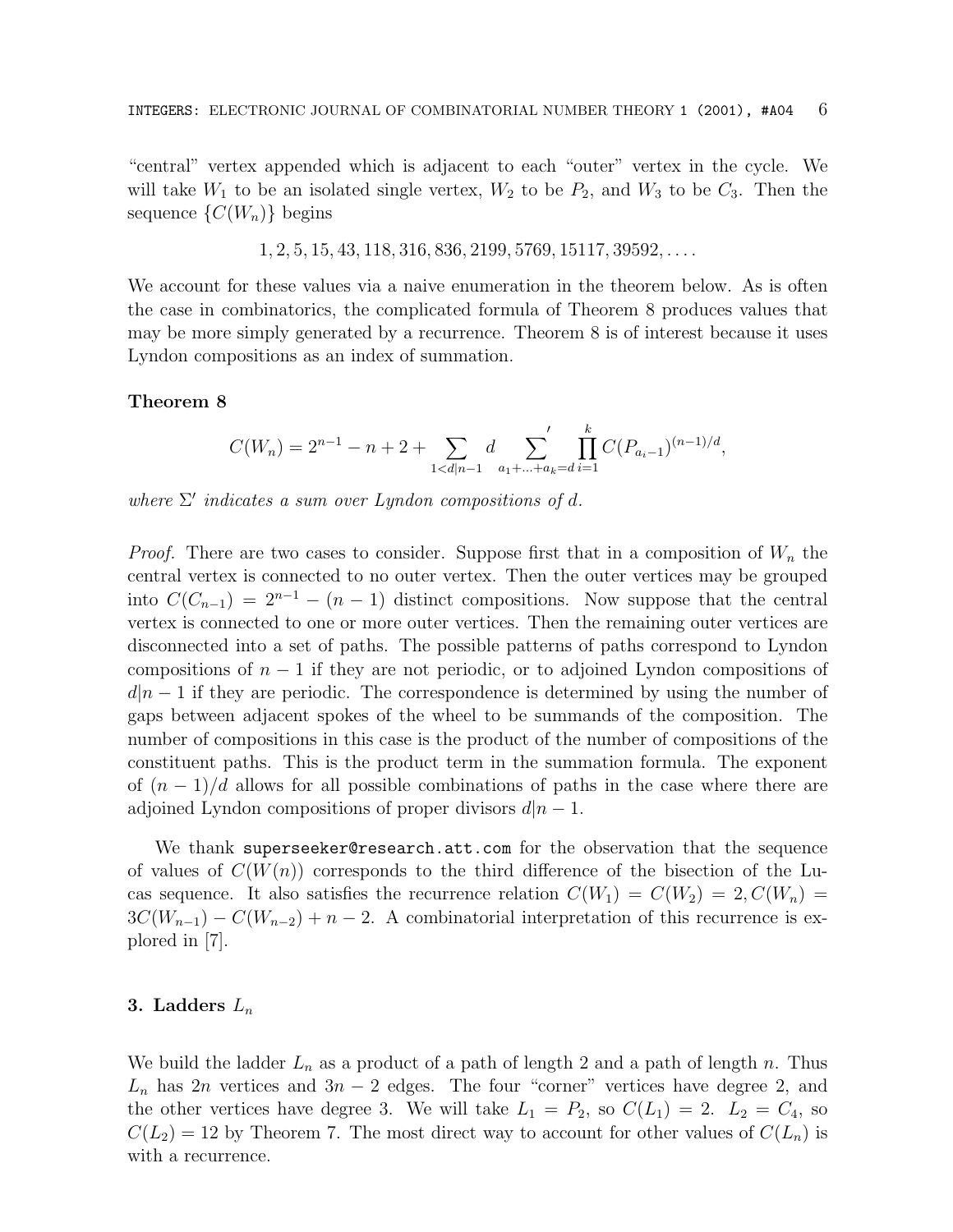# **Theorem 9**  $C(L_1) = 2, C(L_2) = 12,$  and for  $n > 2, C(L_n) = 6 \cdot C(L_{n-1}) + C(L_{n-2}).$

*Proof.* Label the vertices of  $L_n$  as  $a_{1,1}, a_{1,2}, a_{2,1}, a_{2,2}, \ldots, a_{n,1}, a_{n,2}$ . Denote by  $A_k$  the number of compositions of  $L_k$  in which the vertices  $a_{k,1}$  and  $a_{k,2}$  are in different components, and by  $B_k$  the number of compositions of  $L_k$  in which the vertices  $a_{k,1}$  and  $a_{k,2}$  are in the same component.

In order to generate a composition of  $L_n$  from  $L_{n-1}$  there are eight configurations to consider:



If we start with a composition counted by  $A_{n-1}$ , cases 1), 3), 4), and 7) yield distinct compositions counted by  $A_n$ . If we start with one counted by  $B_{n-1}$ , only 1), 3), and 4) yield distinct compositions counted by  $A_n$ . Hence  $A_n = 4 \cdot A_{n-1} + 3 \cdot B_{n-1}$ . Similarly, cases 2), 5), and 6) go from a composition counted by  $A_{n-1}$  to one counted by  $B_n$ . Starting with  $B_{n-1}$ , only two distinct compositions arise: the one given by case 2), or the single new composition represented by cases 5), 6), 7) or 8). Hence  $B_n = 3 \cdot A_{n-1} + 2 \cdot B_{n-1}$ . Since  $C(L_n) = A_n + B_n$ , we have

$$
C(L_n) = 7 \cdot A_{n-1} + 5 \cdot B_{n-1}.
$$

On the other hand,

$$
A_{n-1} - B_{n-1} = A_{n-2} + B_{n-2} = C(L_{n-2}).
$$

Hence

$$
C(L_n) = 6(A_{n-1} + B_{n-1}) + (A_{n-1} - B_{n-1}) = 6 \cdot C(L_{n-1}) + C(L_{n-2}).
$$

As a bit of moonshine, we note that this recurrence guarantees the sequence of values of  $L_n/2$  matches the denominators in the continued fraction expansion of  $\sqrt{10}$ . A proof, but not an explanation, is provided by observing recurrences and starting values are the same for the two sequences.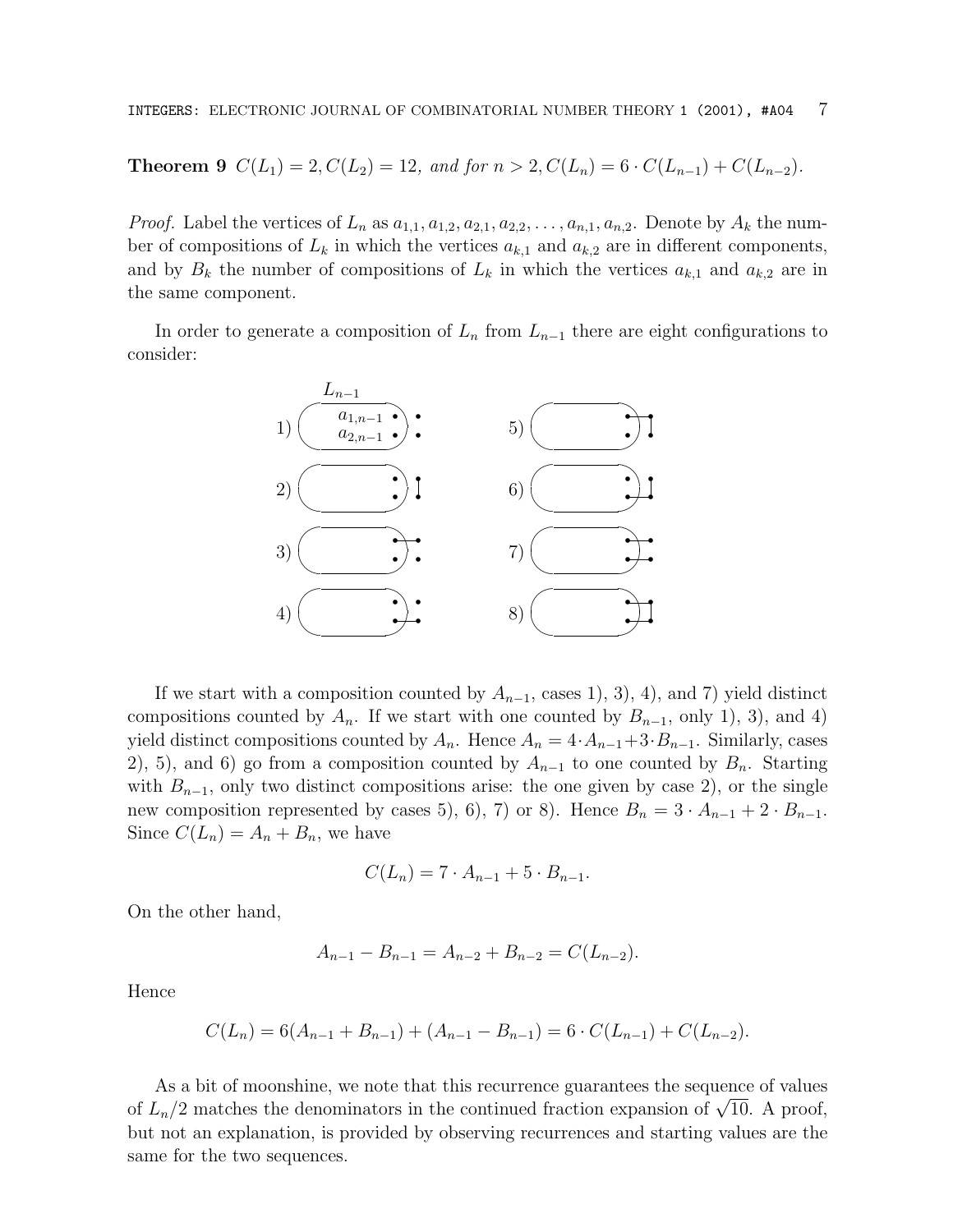#### 4. Bipartite graphs  $K_{m,n}$

An example showing that  $C(K_{2,3}) = 34$  by exhibiting all 34 compositions is in the first section. The graphs  $K_{m,n}$ , with  $m+n$  vertices and mn edges, are the most complicated we will analyse in this paper.

**Theorem 10** Define an array  $(a_{i,j})$  via the recurrences  $a_{m,0} = 0$  for any nonnegative integer m,  $a_{0,1} = 1$ ,  $a_{0,n} = 0$  for any  $n > 1$ , and otherwise

$$
a_{m,n} = \sum_{i=0}^{m-1} \binom{m-1}{i} a_{m-1-i,n-1} - \sum_{i=1}^{m-1} \binom{m-1}{i} a_{m-1-i,n}.
$$
 (2)

Then

$$
C(K_{m,n}) = \sum_{i=1}^{m+1} a_{m,i} i^n.
$$
 (3)

*Proof.* We observe  $C(K_{m,0}) = C(K_{0,n}) = 1$ , vacuously.  $C(K_{m,1}) = 2^m$  because  $K_{m,1} =$  $S_{m+1}$ , and similarly for  $K_{1,n}$ . This observation is the first step in an induction on the arithmetic nature of  $C(K_{m,n})$ . Now consider  $C(K_{m,n})$  for  $m \geq 1$ . Write the two parts of the bipartition as  $A = \{a_1, a_2, \ldots, a_m\}$  and  $B = \{b_1, b_2, \ldots, b_n\}$ .  $a_1$  must be in some component. Consider cases.

1)  $a_1$  is a singleton. Then all the other components determine a composition of  $K_{m-1,n}$ . This can be done in  $C(K_{m-1,n})$  ways.

2)  $a_1$  is in a component with no other elements of A, but with elements of B. Say a j-set of B. The remaining elements of A and the remaining elements of B can be paired in  $C(K_{m-1,n-j})$  ways. There are  $\binom{n}{j}$ )  $j$ -sets of  $B$ , so the total number of compositions here is

$$
\sum_{j=1}^{n} \binom{n}{j} C(K_{m-1,n-j}).
$$

Cases 1) and 2) can be combined in a single sum:

$$
\sum_{j=0}^{n} \binom{n}{j} C(K_{m-1,n-j}).
$$

3)  $a_1$  occurs with an *i*-set  $A_0$  of  $A - \{a_1\}$ , for some  $i \geq 1$ . Then there must also be a nonempty subset  $B_0$  of B included, say a j-set of B with  $j \ge 1$ . After  $A_0$  and  $B_0$  are chosen, the remaining elements can be associated in  $C(K_{m-1-i,n-j})$  ways. The total in this case is <sup>m</sup>

$$
\sum_{i=1}^{m-1} {m-1 \choose i} \sum_{j=1}^{n} {n \choose j} C(K_{m-1-i,n-j}).
$$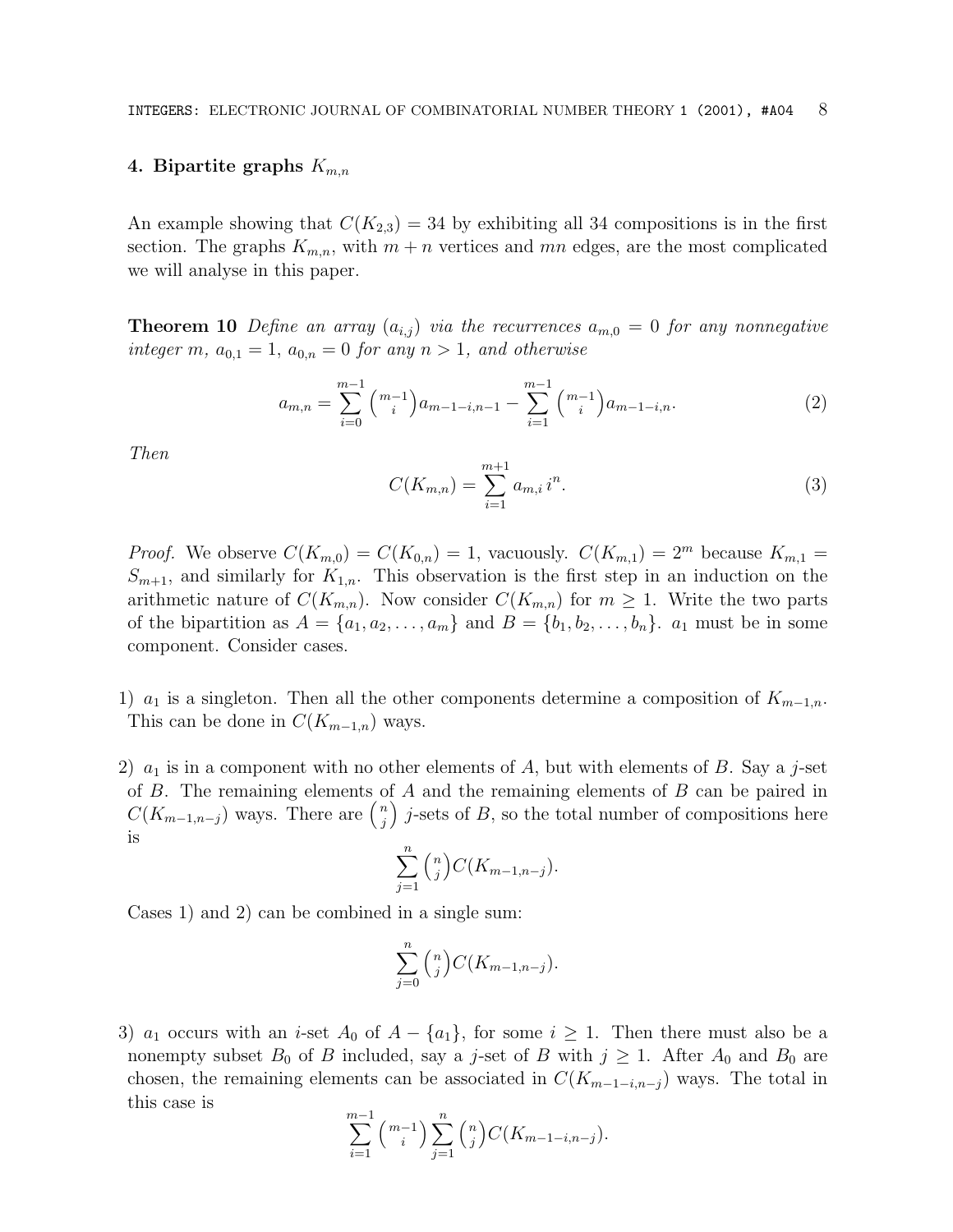Putting the cases together, we have

$$
C(K_{m,n}) = \sum_{j=0}^{n} {n \choose j} C(K_{m-1,n-j}) + \sum_{i=1}^{m-1} \sum_{j=1}^{n} {m-1 \choose i} {n \choose j} C(K_{m-1-i,n-j}). \tag{4}
$$

Rewrite this as

$$
C(K_{m,n}) = \sum_{i=0}^{m-1} \sum_{j=0}^{n} \binom{m-1}{i} \binom{n}{j} C(K_{m-1-i,n-j}) - \sum_{i=0}^{m-1} \binom{m-1}{i} C(K_{m-1-i,n}).
$$
 (5)

Now we can establish that sums of powers of successive integers arise by induction. First note

$$
\sum_{j=0}^{n} \binom{n}{j} C(K_{m-1-i,n-j}) = \sum_{j=0}^{n} \binom{n}{j} \sum_{k=1}^{m-i} a_{m-1-i,k} k^{n-j} = \sum_{k=1}^{m-i} a_{m-1-i,k} (k+1)^n, \tag{6}
$$

which repeatedly uses the identity

$$
\sum_{j=0}^{n} \binom{n}{j} x^{n} = (x+1)^{n}.
$$

The proof is completed by equating coefficients of  $k^n$  in (6). Padding the table of coefficients with an initial column of 0s makes the recurrence work unaltered for  $a_{m,1}$ .

Here is a brief table of the coefficients  $a_{i,j}$  that the binomial coefficient summations produce.

|          |                             |  | $n\backslash i$ 1 2 3 4 5 6 7 8 9    |         |              |      |  |
|----------|-----------------------------|--|--------------------------------------|---------|--------------|------|--|
|          | $0 \mid 1$                  |  |                                      |         |              |      |  |
| $1\vert$ | $0 \t 1$                    |  |                                      |         |              |      |  |
|          | $2  -1 1 1$                 |  |                                      |         |              |      |  |
|          | $3  -1 -2 3$                |  |                                      |         |              |      |  |
|          | $4 \mid 2 \quad -9 \quad 1$ |  | $\sim$ 6                             |         |              |      |  |
|          |                             |  | $5 \vert 9 -9 -25 15 10 1$           |         |              |      |  |
|          |                             |  | 6   9 $50 -104 -20 50$               |         | 15 1         |      |  |
|          |                             |  | $7  -50 267 -98 -364$                | 105 119 | $21 \quad 1$ |      |  |
|          |                             |  | $8$ -267 413 1163 -1610 -539 574 238 |         |              | - 28 |  |

Several properties of this array follow from the series expansion:

- 1. The main diagonal entry is always 1.
- 2. The second diagonal consists of triangular numbers.
- 3. Further diagonals are values of polynomials in  $n$  as well. The next three diagonals are represented by polynomials of degrees 4, 6, and 8.
- 4. The row sum of each row is 1.
- 5. The alternating row sum of each row, taking the main diagonal entry as positive, is 1.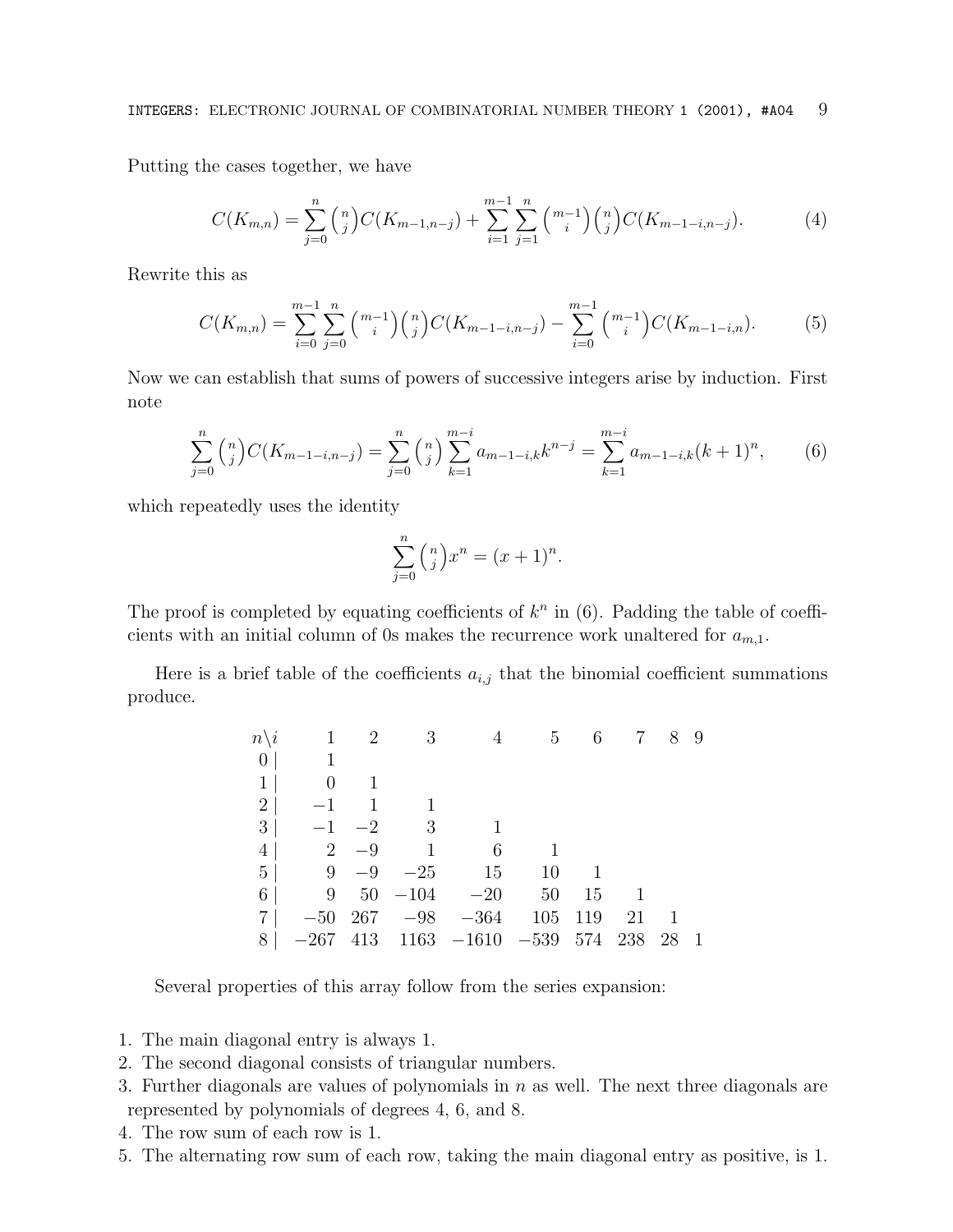6. The first two columns have values that match, up to a shift and change of sign. The first column consists of coefficients of the series expansion of  $e^{1-e^x}$ .

This last property is perhaps more than moonshine, given the generating function of  $B(n)$  and the inclusion of all edges (subject to one constraint) in  $K_{m,n}$ .

A few values of  $C(K_{m,n})$  calculated from (2) and (3) are given below.

| $m \backslash n$ |     | $\overline{2}$ |       |        | 5       |         |                  |           |
|------------------|-----|----------------|-------|--------|---------|---------|------------------|-----------|
|                  | 2   | 4              | 8     | 16     | 32      | 64      | 128              | 256       |
| $2^{\circ}$      | 4   | 12             | 34    | 96     | 274     | 792     | 2314             | 6816      |
| 3                | 8   | 34             | 128   | 466    | 1688    | 6154    | 22688            | 84706     |
| 4                | 16  | 96             | 466   | 2100   | 9226    | 40356   | 177466           | 788100    |
| 5 <sup>1</sup>   | 32  | 274            | 1688  | 9226   | 48032   | 245554  | 1251128          | 6402586   |
| 6                | 64  | 792            | 6154  | 40356  | 245554  | 1444212 | 8380114          | 48510036  |
|                  | 128 | 2314           | 22688 | 177466 | 1251128 |         | 8380114 54763088 | 354298186 |

### **5. Prospectus**

There are several directions that we expect further work on graph compositions to take. First, there are many other families of graphs that have been studied in the literature, and at least some of them seem to be appropriate to analyse in the manner of this paper.

The algorithms we have developed to count (and represent in diagrams) graph compositions are sufficiently efficient to handle graphs with up to 20 edges, so that, for instance, we can calculate that the Petersen graph has exactly 8581 compositions. This is important for this paper, if for no other reason because every paper in graph theory should mention the Petersen graph at least once. Extended numerical data awaits the development of more efficient algorithms.

Another project is to develop a calculus of graph compositions, so that, for example, we can predict how the number of compositions is affected when two disjoint graphs are joined by k edges, or when one or more (adjacent or nonadjacent) edges are deleted from a given graph. Theorems 3, 4, and 6 are small steps in this direction. We would like to say something about how operations such as union, product, or join of graphs combine the number of compositions. [7] develops some more tools and uses them to analyze another class of graphs.